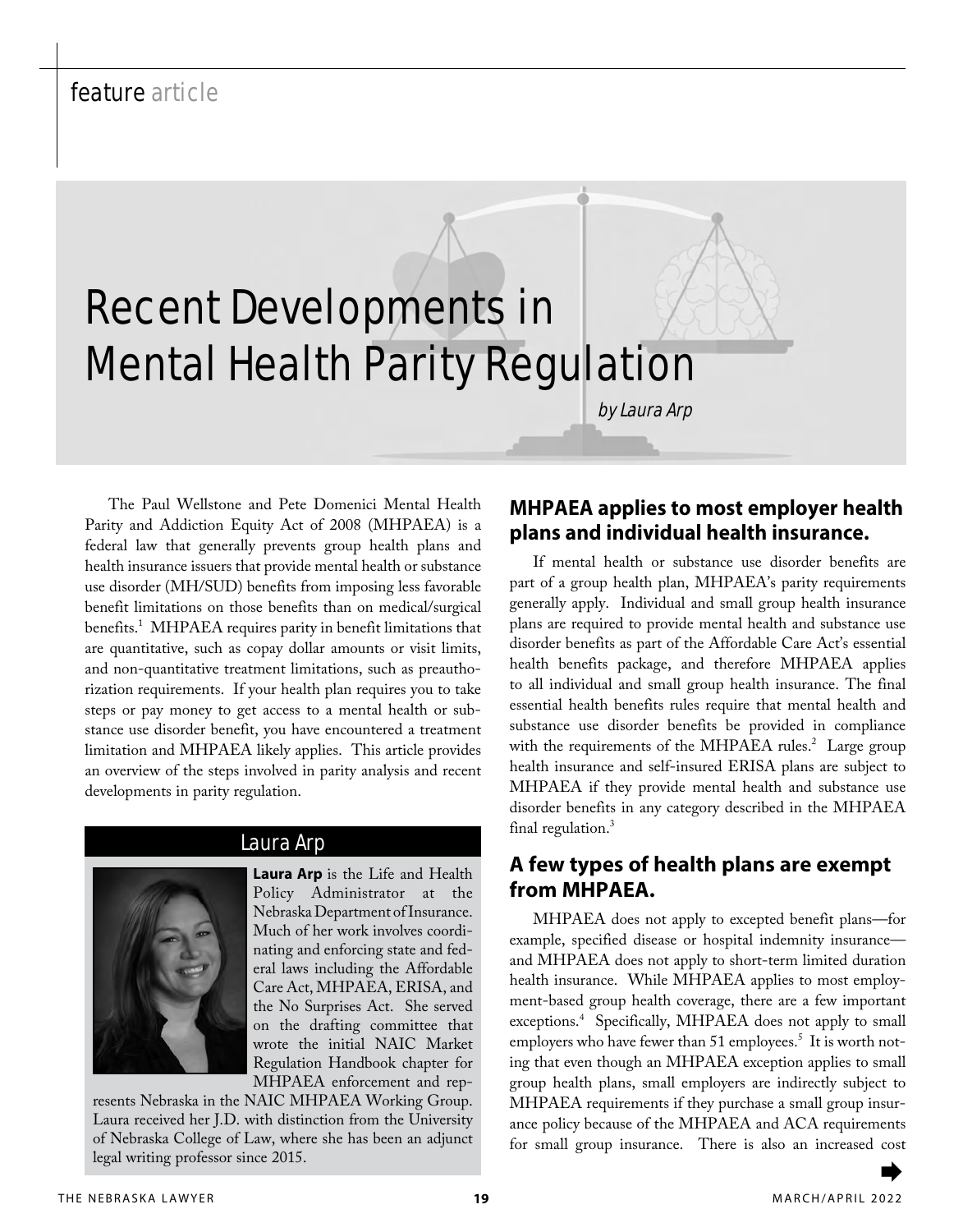exception available to plans that follow guidance issued by the Departments of Health and Human Services, Labor, and the Treasury.6 Additionally, plans for state and local government employees that are self-insured may opt-out of MHPAEA's requirements if certain administrative steps are taken (such as sending notice to enrollees).<sup>7</sup> Finally, MHPAEA does not apply to retiree-only plans.<sup>8</sup>

## **MHPAEA compliance analysis under the 2014 final rule**

The substantive MHPAEA parity requirements are 14 years old, with final implementing rules effective January 13, 2014.<sup>9</sup> The MHPAEA final regulations classify benefits into six groups:

- 1. Inpatient, in-network;
- 2. Inpatient, out-of-network;
- 3. Outpatient, in-network;
- 4. Outpatient, out-of-network;
- 5. Emergency care; and
- 6. Prescription drugs.<sup>10</sup>

For outpatient benefits, a plan or insurer is allowed to subclassify benefits so that office visits are their own category, with all other outpatient items and services in a separate cat-



# **CALIFORNIA LOCAL COUNSEL Ready to Assist in Your California Cases**

**John H. Horwitz, Esq.** john@chflawfirm.com

**Brad DeBlanc, Esq.** bradley@chflawfirm.com



CHEN HORWITZ & FRANKLIN 4223 Glencoe Ave., Ste. A210 Marina Del Rey, CA 90292 424-320-8420 https://www.chflawfirm.com

egory.11 Sub-classifications for generalists and specialists are not allowed.12 Pharmacy benefits that tier the cost sharing for drugs, with lower copays for tier one and higher copays for tier two, then an even higher charge for specialty drugs, will be evaluated for parity in tiering.<sup>13</sup> For example, if a drug to treat substance use disorder is in a high cost-sharing tier because it is a brand name drug and there is a less expensive generic version of the drug available, and drugs to treat medical conditions are tiered using the same methodology, the high copay for the substance use disorder drug is not a MHPAEA violation.

Benefits are typically classified by using billing codes. After classification, limitations are evaluated in two groups—quantifiable treatment limitations and nonquantitative treatment limitations.

# **Two-step MHPAEA analysis for financial requirements and quantitative treatment limitations**

Quantifiable treatment limitations involve a number and are evaluated using expected plan spending on medical/surgical benefits. Parity analysis is performed using the "substantially all" and "predominant" tests for financial requirements (deductibles, copayments, coinsurance, and out-of-pocket maximums) and quantitative treatment limitations (limits on the number of treatments, visits, or days of coverage).<sup>14</sup>

*For the "substantially all" test, determine if a type of financial requirement or quantitative treatment limitation applies to at least two-thirds of the medical/surgical benefits in a classification.*15 This two-thirds should be calculated using dollars the plan expects to pay within the classification.<sup>16</sup> For example, if the plan expects to pay \$1 million in outpatient in-network benefits during the coming plan year, and \$800,000 of those benefits are subject to a percentage coinsurance payment, then coinsurance is the financial requirement that applies to substantially all outpatient in-network benefits.

Note that if a type of financial requirement or quantitative treatment limitation does not apply to two-thirds of the medical/surgical benefits in a classification, that financial requirement or quantitative treatment limitation cannot be applied to mental health or substance use disorder benefits in that classification. For example, if copayments did not apply to two-thirds of the benefits (by expected cost) in the outpatient in-network classification, then copayments could not apply to any outpatient in-network mental health and substance use disorder benefits.

*Next, the "predominant" test is applied to any limitation that passes the "substantially all" test.* There are likely different levels of a financial requirement or quantitative treatment limitation. Levels can be copay dollar amounts—for example, a \$15 copay for primary care and a \$30 copay for specialists. Levels can also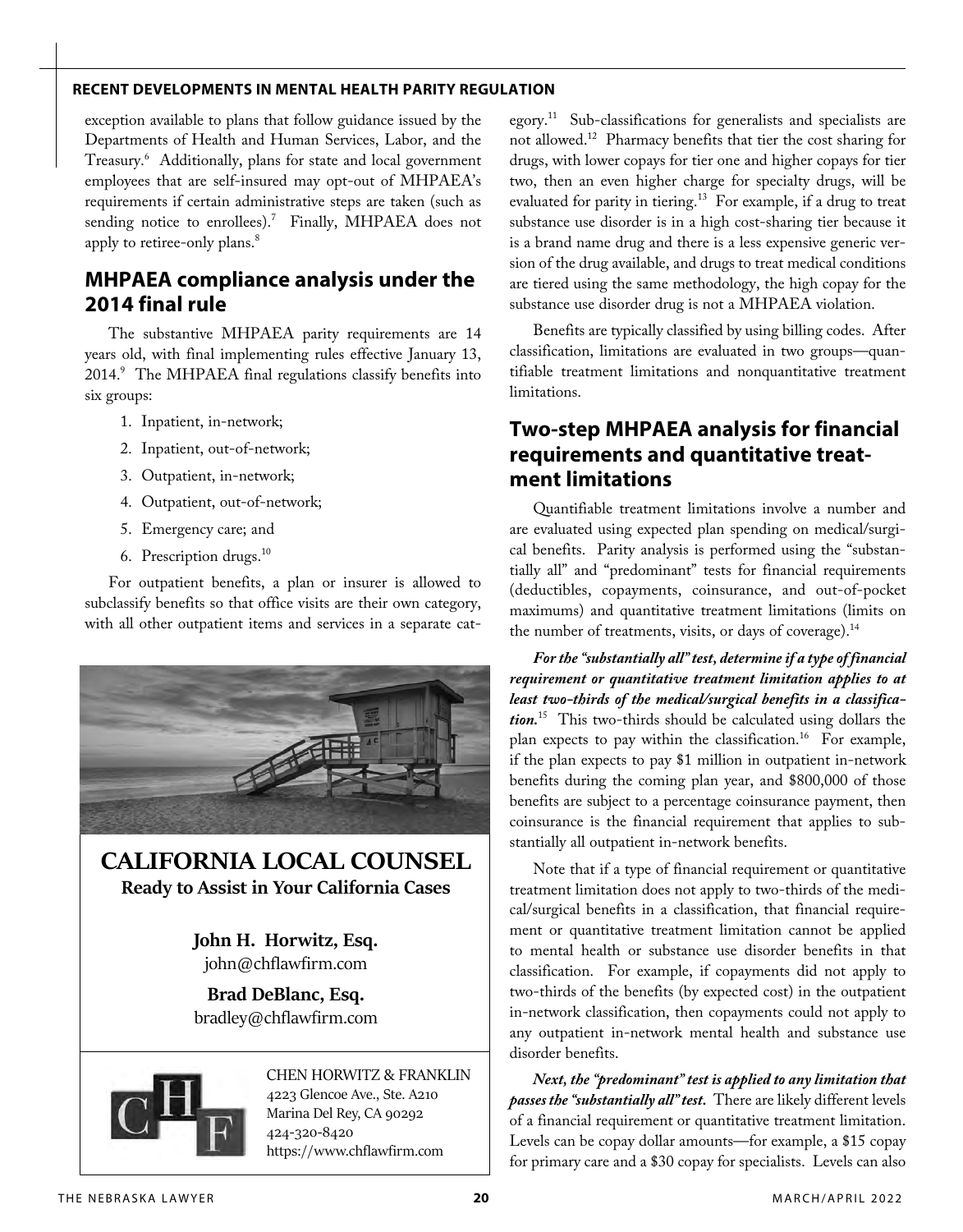be a percentage cost share, where the patient pays a specified percentage of the total charge. The level that applies to at least 50% of the benefits is the "predominant" level, which must be applied to mental health and substance use disorder benefits.<sup>17</sup>

Continuing the example above, with \$800,000 of outpatient in-network benefits subject to a percentage coinsurance, if outpatient surgery center costs at 10% coinsurance were estimated to be \$700,000 of those benefits, and chiropractor costs at 30% coinsurance were estimated to be \$100,000 of those benefits, the plan could only impose 10% coinsurance on outpatient in-network mental health and substance use disorder benefits.

Grouping benefits into classifications and performing this two-step analysis corrected for the problem of insurers picking a "comparable" medical/surgical benefit with a high dollar copayment or high percentage coinsurance, then applying that financial requirement to mental health and substance use disorder benefits because the treatment seemed similar. Copayments for physical therapy were frequently used as the comparison point. With the classification methodology, there can be no singling out of a high-dollar comparison point on the medical/surgical side.

The classification methodology was first announced in the MHPAEA interim final rule in 2010. In response, plans and insurers pointed out that for outpatient benefits, it is common to require a copayment for office visits, but charge coinsurance for other outpatient services such as outpatient surgery, facility charges for day treatment centers, laboratory charges, or other medical items.18 For example, where large amounts of outpatient benefit dollars go to outpatient surgery centers for things like knee replacements, and those benefits are subject to coinsurance, then coinsurance is the financial requirement that passes the "substantially all" test. Therefore, coinsurance is the only financial requirement that can be imposed on outpatient mental health and substance use disorder benefits. This resulted in patients being required to pay coinsurance for an office visit to see a mental health professional, instead of the copayment that applied to an office visit for medical services. In response, the rule was modified to allow a subclassification in outpatient benefits for office visits. Insurers have the option, but are not required, to separate office visits from the rest of outpatient benefits when conducting the "substantially all" and "predominant" tests.

# **Non-quantitative treatment limitations analysis**

Non-quantitative treatment limitations (NQTLs) do not involve a dollar amount or absolute limit on number of treatments. Instead, NQTLs are barriers to treatment based on plan requirements that must be satisfied prior to care, typically described as "medical management." Comparison of medical/surgical NQTLs and MH/SUD NQTLs is more diffi-

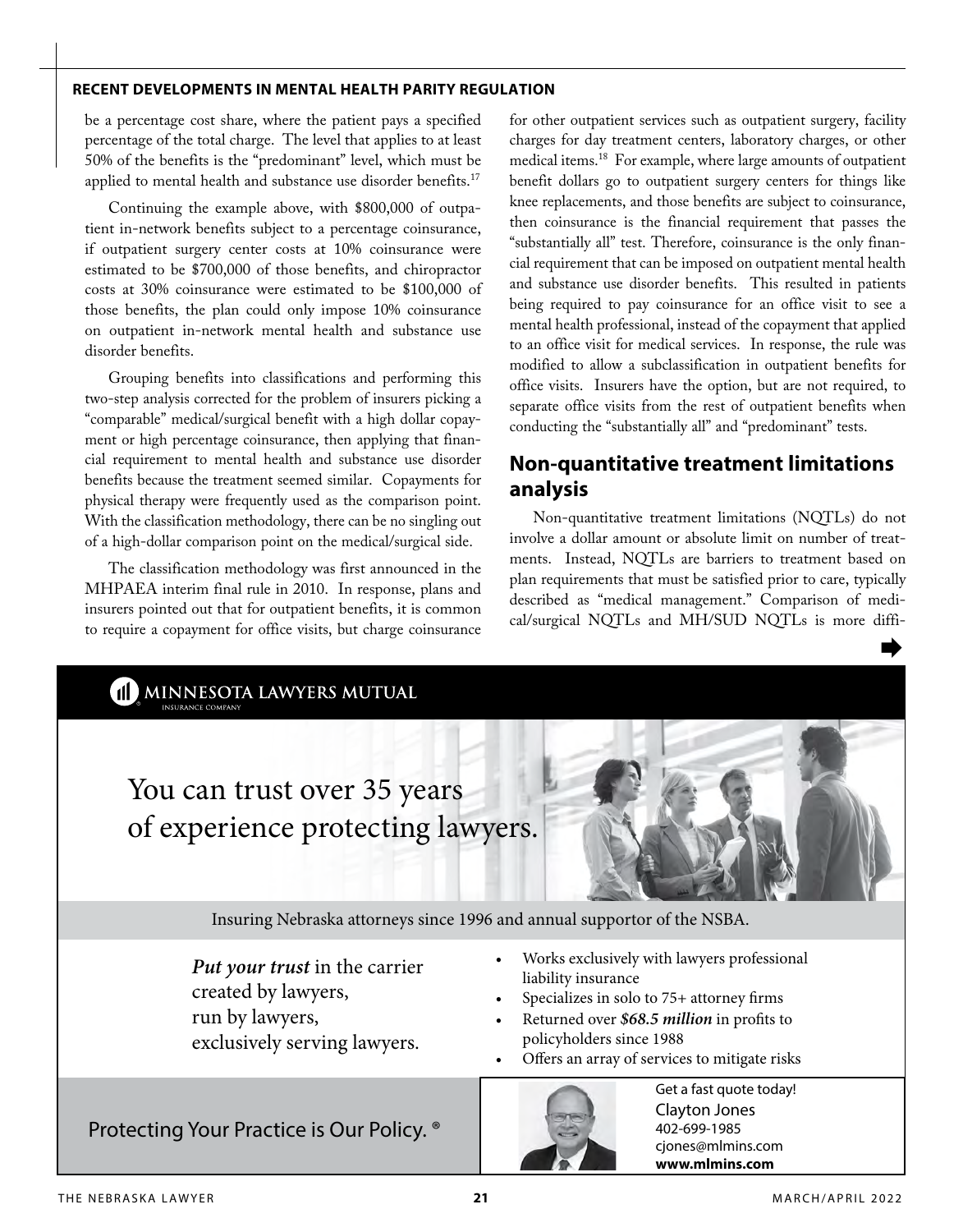cult because medical management techniques are typically a response to benefit-specific concerns. For example, an insurer may place extra approval requirements on residential substance use disorder treatment due to a high percentage of fraudulent claims.19 That concern is unique to substance use disorder—a plan seeking to demonstrate NQTL parity would need to explain its reason for imposing additional requirements for insureds to access residential substance use disorder treatment, then also explain if the same concerns about fraudulent claims had arisen on the medical/surgical side and received the same treatment.

This non-exhaustive list of NQTLs should provide some context for the amount of work involved in NQTL analysis.

- Medical management standards limiting or excluding benefits based on medical necessity or medical appropriateness, or based on whether the treatment is experimental or investigative;
- Prior authorization or ongoing authorization requirements;
- Concurrent review standards;
- Formulary design for prescription drugs;
- Network tier design for plans with multiple network tiers (such as preferred providers and participating providers);

# ELITE HEALTH CENTER 820 W 42ND ST, SCOTTSBLUFF **MEDICAL/EXECUTIVE BUILDING** AMENITIES/OUICK NOTES • Class A rated Medical and Executive office property - Choose from an already-finished shire or severed "blank slate" opportunities . Nothing like it from Lincoln to Denver to Cheyenne · Suite 1500: 2,579 square feet · Suite 2100: 1.987 square feet · Suites 2400: 2,700 - 12,232 square feet (can be subdivided into 4 separate areas) - \$15 - \$16 psf/ year + \$6.50 psf / year NNN BRANDON BENITZ 308.224.9527

- Standards for provider admission to participate in a network, including reimbursement rates;
- Plan or issuer methods for determining usual, customary, and reasonable charges;
- Refusal to pay for higher-cost therapies until it can be shown that a lower-cost therapy is not effective (also known as "fail-first" policies or "step therapy" protocols);
- Exclusions of specific treatments for certain conditions;
- Restrictions on applicable provider billing codes;
- Standards for providing access to out-of-network providers;
- Exclusions based on failure to complete a course of treatment; and
- Restrictions based on geographic location, facility type, provider specialty, and other criteria that limit the scope or duration of benefits for services provided under the plan or coverage.<sup>20</sup>

#### **Plans and issuers are now required to document NQTL parity compliance.**

The Consolidated Appropriations Act of 2021<sup>21</sup> amended MHPAEA to require that sponsors of group health plans and health insurers perform and document comparative analyses of the design and application of non-quantitative treatment limitations (NQTLs).<sup>22</sup> The required comparative analysis for NQTLs must include the following information, performed in the following steps: $23$ 

- 1. Identify in the plan documents all the services to which the NQTL applies in each classification. Note that NQTLs may not be described in the coverage document—some NQTLs are only found in internal guidelines or provider contracts.
- 2. Identify the factors considered in design of the NQTL. Some examples are excessive utilization of the benefit, recent medical cost escalation, provider discretion in determining diagnosis, lack of clinical efficiency of treatment or service, or high levels of variation in length of stay.
- 3. Identify the sources used to define the factors identified above to design the NQTL, such as internal claims analysis, medical expert reviews, national accreditation standards, or internal market and competitive analysis. Evidentiary standards can be sources and can include internal plan or insurer standards as well as published standards.

brandon@c21midlands.pro

COMMERCIAL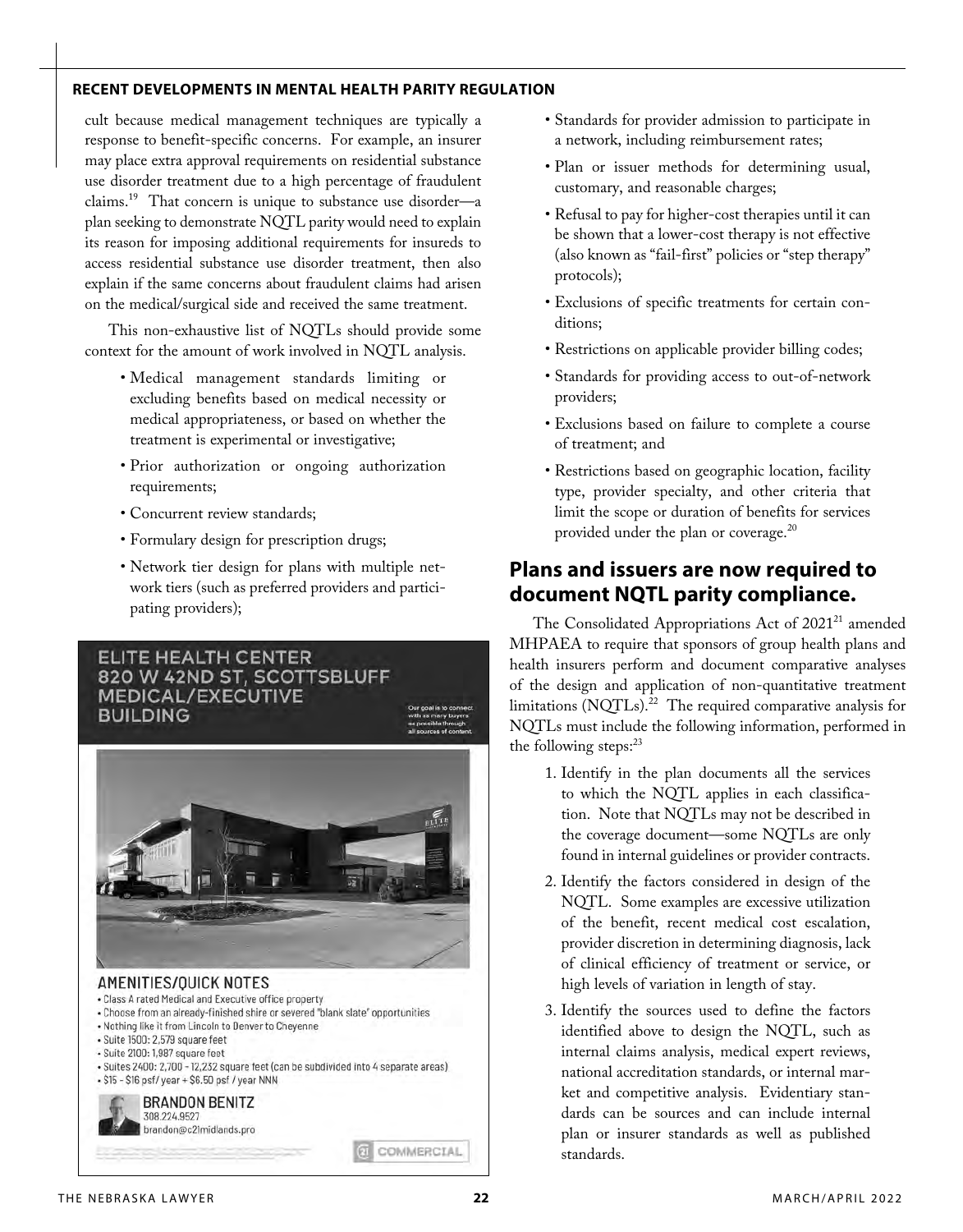- 4. Perform a comparative analysis demonstrating that the processes, strategies, evidentiary standards, and other factors used to apply the NQTLs to MH/SUD benefits, as written and in operation, are applied no more stringently than they are applied to medical/surgical benefits. Consider whether the plan or insurer has identified a threshold for when the factor will result in imposing an NQTL. For example, high levels in variation in length of stay may be considered as a factor when claims data shows that 25% of patients stayed longer than the median length of stay for acute hospital episodes of care.
- 5. Specific findings and conclusions reached by the plan or issuer, including any results of the analyses that indicate noncompliance with MHPAEA, must be documented.<sup>24</sup>

Regulators frequently point out that the NQTLs must be in parity both as written and in operation. Therefore, a plan or insurer's parity analysis must examine how claims were handled to determine if, in operation, the NQTL was applied evenly to MH/SUD when compared to medical/surgical claims. Demonstrating parity could involve an internal claims database analysis to demonstrate that the applicable factors (such as excessive utilization or recent increased costs) were implicated for all MH/SUD and medical/surgical benefits subject to the NQTL.

Where a plan or insurer contracts with a third-party administrator to provide behavioral health benefits, if the parity analysis did not involve informing that third-party administrator about the NQTLs that apply to medical/surgical benefits, then regulators may point out that an effective parity analysis was not completed because MH/SUD NQTLs were never compared to medical/surgical NQTLs.

Federal regulators are required to review MHPAEA compliance from a sample of group health plans every year, with corrective action required if plans are found out of compliance.<sup>25</sup> The U.S. Department of Labor, regulating self-insured plans, and U.S. Department of Health and Human Services, regulating non-federal governmental plans as well as the individual and fully insured group markets in some states, must issue an annual report to Congress detailing the results of these reviews.

# **Federal agencies' first report under the new analysis requirements was recently issued.**

The 2022 Report to Congress on the Paul Wellstone and Pete Domenici Mental Health Parity and Addiction Act of  $2008^{26}$  was issued on January 25, 2022.<sup>27</sup> The report cites specific examples of health plans and health insurance issuers



mediators & arbitrators throughout the US and a proud partner of the AAJ and DRI. For more info, please visit www.NADN.org/about

 $\Rightarrow$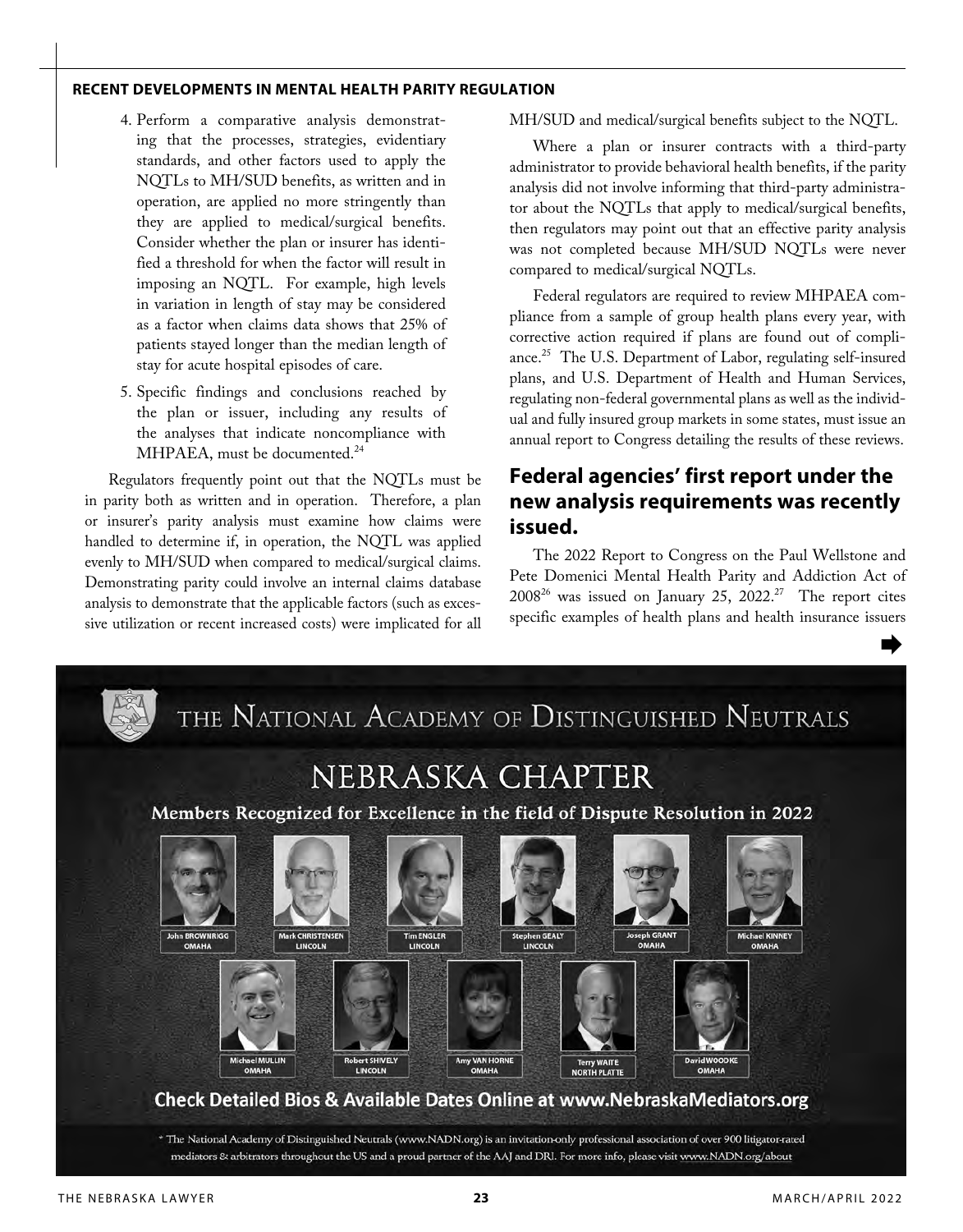failing to ensure parity. For example, a health insurance issuer covered nutritional counseling for medical conditions like diabetes but not for mental health conditions such as anorexia nervosa, bulimia nervosa, and binge-eating disorder.<sup>28</sup>

The report summary notes that none of the comparative analyses for NQTLs reviewed to date have contained sufficient information upon initial receipt. The Employee Benefits Security Administration (EBSA) listed common themes from deficient NQTL analyses, including failure to document comparative analysis before designing and applying the NQTL and conclusory assertions lacking specific supporting evidence or detailed explanation.<sup>29</sup>

In 2021, EBSA issued 156 letters to plans and insurers requesting comparative analyses for 216 unique NQTLs across 86 investigations.30 The Centers for Medicare & Medicaid Services (CMS) issued 15 letters between May and November 2021 to issuers in states where CMS has direct enforcement authority over MHPAEA (Texas, Missouri, and Wyoming) and to non-federal governmental plan sponsors in those and other states.<sup>31</sup>

### **MHPAEA enforcement at the state level**

In states other than Texas, Missouri, and Wyoming,<sup>32</sup> state regulators enforce MHPAEA. States' collaboration with each other and the federal government are facilitated through the



National Association of Insurance Commissioners (NAIC) Mental Health Parity and Equity Addiction Act Working Group.33 In 2018, the NAIC added a MHPAEA examination chapter to the Market Regulation Handbook used by states in conducting market conduct examinations of insurers.<sup>34</sup> The NAIC has begun revising the Market Regulation Handbook MHPAEA Chapter to reflect the additional NQTL analysis requirements enacted in the Consolidated Appropriations Act of 2021.<sup>35</sup> A few states have also developed their own tools for collecting plan information to perform MHPAEA analysis.<sup>36</sup> A 2016 report from the Substance Abuse and Mental Health Services Administration (SAMHSA) provides examples from several states.<sup>37</sup>

#### **Civil class actions as a form of MHPAEA enforcement**

*Wit v. United Behavioral Health*, 38 a class action filed in the Northern District of California and now on appeal to the Ninth Circuit Court of Appeals, is viewed as a landmark MHPAEA case.39 The court found that United Behavioral Health had developed and implemented flawed "medical necessity" criteria for mental health and substance use disorder treatment services.40 A significant part of the ruling was based on the findings that United Behavioral Health's utilization review criteria, named the "Level of Care Guidelines," were inconsistent with "generally accepted standards of care."<sup>41</sup> The Findings of Fact and Conclusions of Law provide a unique insight into ways a plan *could* violate MHPAEA.

In March 2021, United Behavioral Health appealed to the Ninth Circuit Court of Appeals, arguing in part that the court usurped United Behavioral Health's authority to set guidelines and interpret plan terms, the court erred by rewriting the plans to require coverage consistent with generally accepted standards, and the court applied the wrong standard of review to United Behavioral Health's clinical judgments about generally accepted standards. $42$  This case will be important for plans that set their own medical management standards instead of following standards developed by organizations such as the American Society of Addiction Medicine. The court's findings address mandated standards for levels of care for substance use disorder treatment or determining substance use disorder treatment medical necessity in Illinois, Connecticut, Rhode Island, and Texas,<sup>43</sup> finding that the company was not free to come up with its own criteria to determine which substance use disorder treatment it would cover.

Amicus briefs have been filed by the American Psychiatric Association, the United States Chamber of Commerce, and America's Health Insurance Plans. Notably, the State of California and the U.S. Secretary of Labor filed amicus briefs in support of the Plaintiff-Appellees. Oral arguments were heard on August 11, 2021. The Ninth Circuit had not issued its opinion as of February 28, 2022.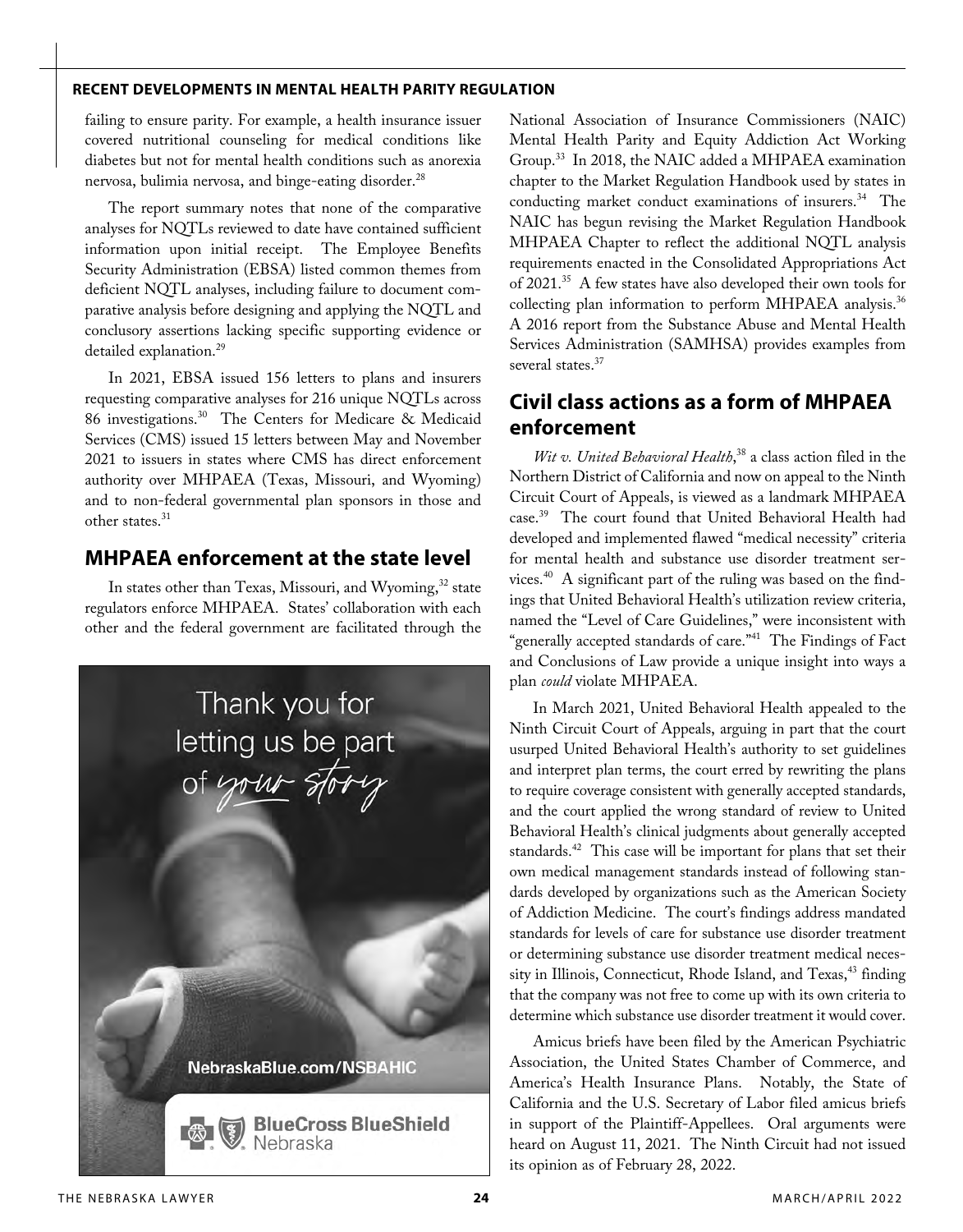# **Conclusion and Links to MHPAEA Resources**

The complicated and evolving regulatory requirements for MHPAEA compliance indicate that attorneys should seek specialized counsel as they advise insured patients, ERISA plans, or insurance companies. Plans and insurers should utilize the federal compliance tools. The U.S. Department of Labor's Self-Compliance Checklist is updated every two years and provides citations and guidance. A list of links to helpful MHPAEA resources, including the Self-Compliance Checklist, is provided below.

- The Department of Labor's MHPAEA page: https://www.dol.gov/agencies/ebsa/laws-and-regulations/laws/mental-health-and-substance-usedisorder-parity
- Self-Compliance Tool for the Mental Health Parity and Addiction Equity Act (MHPAEA) https://www.dol.gov/sites/dolgov/files/EBSA/ laws-and-regulations/laws/mental-health-parity/ self-compliance-tool.pdf
- For implementation of "Section 203," the new NQTL analysis requirements: https://www.dol. gov/sites/dolgov/files/EBSA/about-ebsa/ouractivities/resource-center/faqs/aca-part-45.pdf
- Another helpful FAQ for NQTL analysis: https:// www.dol.gov/sites/dolgov/files/EBSA/aboutebsa/our-activities/resource-center/faqs/aca-part-39-final.pdf (also includes a form to request disclosure of information on a plan's limitations that led to a denial of mental health or substance use disorder benefits)
- FAQ part 38: https://www.dol.gov/sites/dolgov/ files/EBSA/about-ebsa/our-activities/resourcecenter/faqs/aca-part-38.pdf
- FAQ part 34: https://www.dol.gov/sites/dolgov/ files/EBSA/about-ebsa/our-activities/resourcecenter/faqs/aca-part-34.pdf
- CMS Fact Sheets and FAQs (scroll down to "Mental Health Parity") https://www.cms.gov/ cciio/resources/fact-sheets-and-faqs#Mental%20 Health%20Parity
- Warning Signs- Plan or Policy Non-Quantitative Treatment Limitations (NQTLs) that Require Additional Analysis to Determine Mental Health Parity Compliance https://www.dol.gov/sites/ dolgov/files/ebsa/laws-and-regulations/laws/ mental-health-parity/warning-signs-plan-orpolicy-nqtls-that-require-additional-analysis-todetermine-mhpaea-compliance.pdf

#### **Endnotes**

- <sup>1</sup> *See* U.S. Centers for Medicare & Medicaid Services, online at https://www.cms.gov/CCIIO/Programs-and-Initiatives/Other-Insurance-Protections/mhpaea\_factsheet.
- <sup>2</sup> 45 CFR 156.115(a)(3); *see also* ACA Implementation FAQs Part XVII, Q6, online at https://www.dol.gov/sites/default/files/ebsa/ aboutebsa/our-activities/resource-center/faqs/aca-part-xvii.pdf.
- <sup>3</sup> 26 CFR 54.9812-1(c)(2)(ii)(A), 29 CFR 2590.712(c)(2)(ii)(A), 45 CFR 146.136(c)(2)(ii)(A).
- <sup>4</sup> FAQs for Employees about the Mental Health Parity and Addiction Equity Act (May 18, 2012), online at https://www. dol.gov/sites/dolgov/files/EBSA/about-ebsa/our-activities/ resource-center/faqs/mhpaea-2.pdf.
- <sup>5</sup> 26 CFR 54.9812-1(f)(1), 29 CFR 2590.712(f)(1), 45 CFR 146.136(f)(1). For more information on the small employer exception, *see* Q8 of the FAQs available at http://www.dol.gov/ ebsa/faqs/faq-aca5.html.
- <sup>6</sup> 26 CFR 54.9812-1(g), 29 CFR 2590.712(g), 45 CFR 146.136(g).